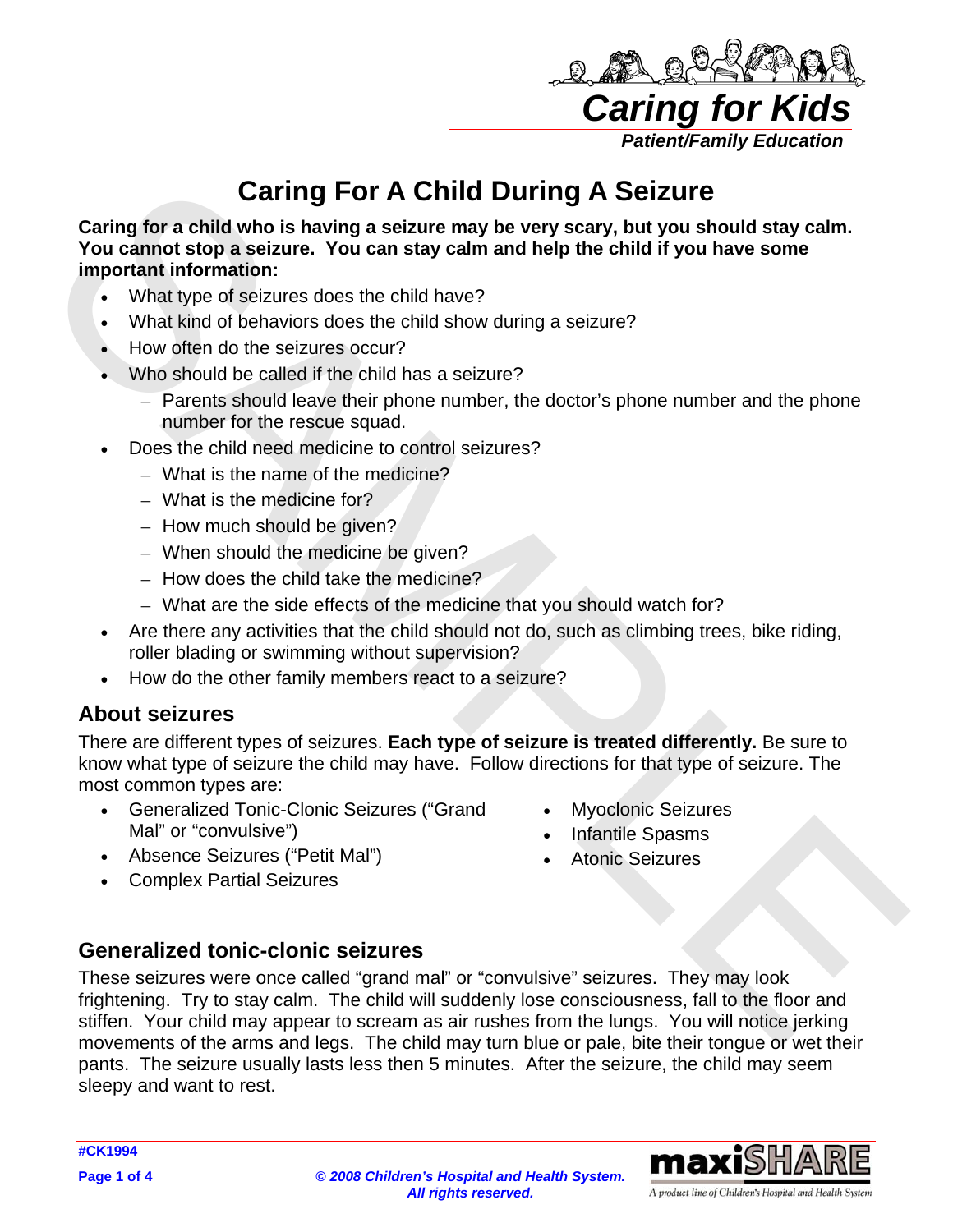## **Generalized tonic-clonic seizures (continued)**

Sometimes, the child will only stiffen during the seizure. This is called a "tonic" seizure. Sometimes, the child only has the jerking movements during the seizure. This is called a "clonic" seizure. You take care of the child during these seizures, the same way that you help them during a tonic-clonic seizure.

#### **What to do:**

- 1. Keep calm. You cannot stop a seizure.
- 2. Help the child lie down.
- 3. Gently roll the child to one side. This helps saliva drain from their mouth. After the seizure, the child may throw up. Keep the child lying on their side so saliva and vomit can drain from their mouth.
- 4. Loosen the child's collar and put something flat and soft under their head.
- 5. Clear the area of hard, sharp or hot objects that may harm the child; or gently pull the child to a safe area.
- 6. If the child wears eyeglasses, remove them.
- 7. Do not try to hold the child or stop their movements.
- 8. Do not force anything between the child's teeth. They will not swallow their tongue. Forcing something between their teeth could hurt the child.
- 9. Stay with the child until the seizure is over.
- 10. Let the child rest after the seizure.
- 11. Do not worry if breathing stops for a few seconds during the seizure. Breathing should start as soon as the seizure is over. If the child does not start breathing again, start CPR.
- during a tonic-clonic seizure.<br>
1. Kosp calm. You cannot stop a seizure.<br>
1. Kosp calm. You cannot stop a seizure.<br>
2. Help the child le down.<br>
3. Gently roll the child to one side. This helps sailva drain from their mouth 12. Watch the child during the seizure. Time the seizure. Write down which parts of their body were moving during the seizure. Note unusual movements or behavior that happened just before the seizure. After the child rests, ask what they remember about the seizure.
	- 13. Give rectal diazepam (Diastat®) if the seizure lasts greater than 5 minutes.

## **Absence seizures**

These seizures were once called "petit mal." They last only a few seconds and may occur many times during the day. You may see a blank stare, eye blinking or head dropping. The child often seems to be daydreaming. They do not fall to the ground and there is no jerking of the arms or legs.

#### **What to do:**

- 1. Write down how often the seizures happen.
- 2. Talk to the child during the seizure.
- 3. The child may not hear you during the seizure. When it is over, see if they remember what you said during the seizure. This information may help the doctor.

## **Complex partial seizures**

These seizures were once called "psychomotor" or "temporal lobe" seizures. They last only a few minutes. They vary greatly from child to child. Each child has an individual pattern for the seizure. You may see lip smacking, picking at clothes, wandering, chewing motions or it may be



A product line of Children's Hospital and Health System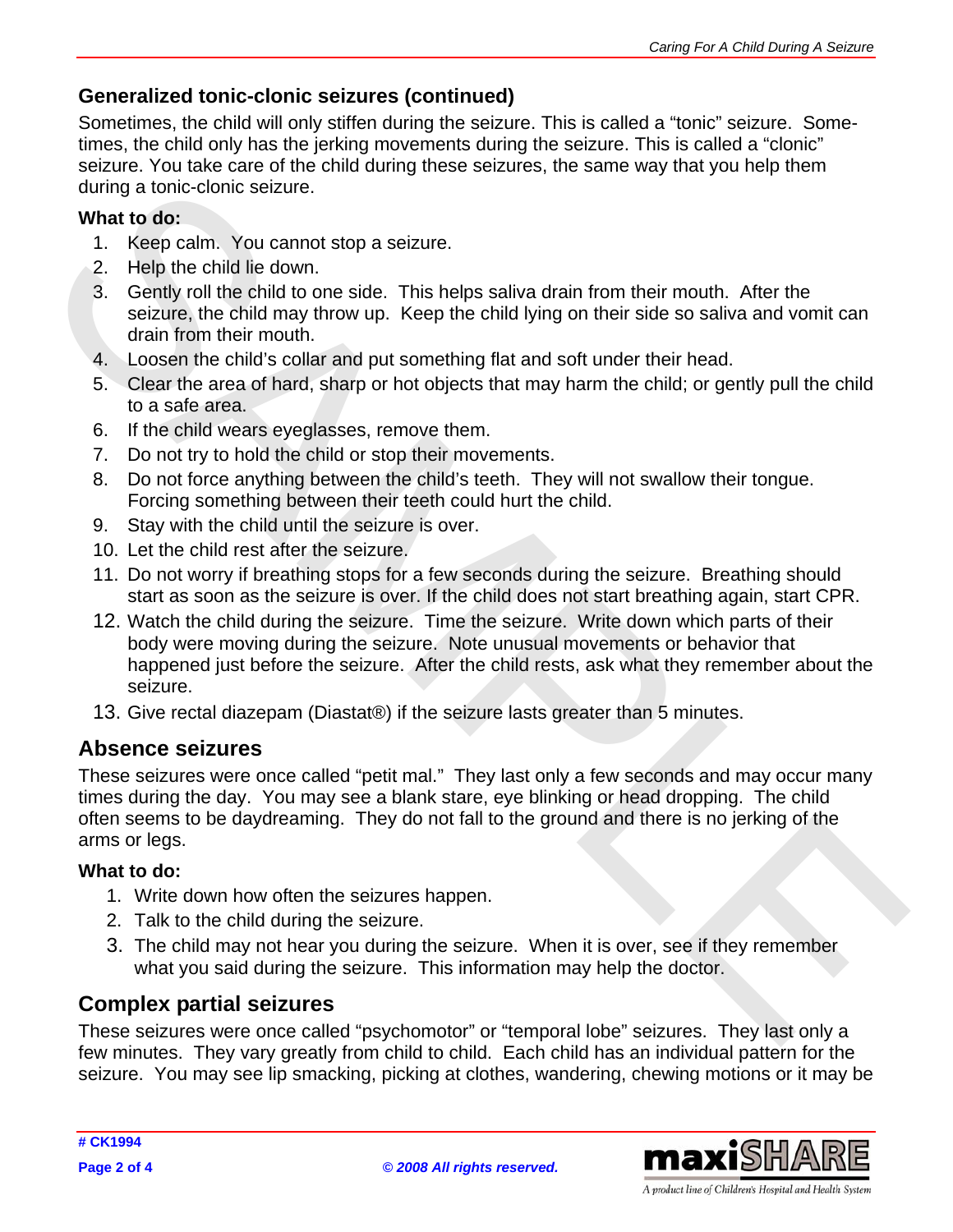#### **Complex partial seizures (continued)**

hard to understand the child's speech. The seizure may start with an aura. An aura is a strange feeling. This may be a change in hearing, sight or smell, or a feeling of fear.

#### **What to do:**

- 1. Keep calm. You cannot stop a seizure.
- 2. Stay with the child until they are fully waske. Do not try to hold the child or stop their<br>morements, Remove harmful objects that are nead the child or stand in front of<br>diagnosis areas such as a stativay. If needed, ge 2. Stay with the child until they are fully awake. Do not try to hold the child or stop their movements. Remove harmful objects that are near the child or stand in front of dangerous areas such as a stairway. If needed, gently lead the child away from dangerous areas.
	- 3. The child may not hear you or may not be aware of what they are doing.
	- 4. Write down how long the seizure lasts and what the child did. It would help to know what the child remembers about the seizure when it is over.
	- 5. If the seizure becomes a tonic-clonic seizure, follow the directions for that type of seizure.

### **Other types of seizures**

#### **Each of these seizure types are short and last only a few seconds.**

**Myoclonic seizures** are sudden single muscle jerks. They often involve only one part of the body such as an arm or leg. They may occur alone or in a cluster of single jerks within a short period of time. If the head jerks down during the seizure, this is sometimes called a "head drop."

**Infantile spasms** are types of seizures that occur in infants. They look like a jackknife type movement. The upper body jerks down and the legs jerk up as if they were going to meet in the middle.

**Atonic seizures** look like the body has lost all tone. The child's body will go limp. The child falls to the ground or slumps forward.

#### **What to do for these types of seizures:**

- 1. Write down how often the seizures happen.
- 2. Talk to the child during the seizure. The child may be scared or startled. Your voice will help comfort and reassure them.
- 3. If the child tends to bump their head or face, a protective helmet may be helpful.
- 4. If a baby has a seizure that looks like an infantile spasm and you have not seen this before, call the doctor right away.

**ALERT:** Call the child's doctor, nurse, or clinic if you have any questions or concerns or if the child:

- Shows any signs of illness or fever.
- Vomits during or after the seizure.
- Has special health care needs that were not covered by this information.

Rectal diazepam (Diastat®) may be used for seizures longer than 5 minutes or clusters of seizures. Check with the child's doctor or nurse about when and how to use Diastat®.



A product line of Children's Hospital and Health System